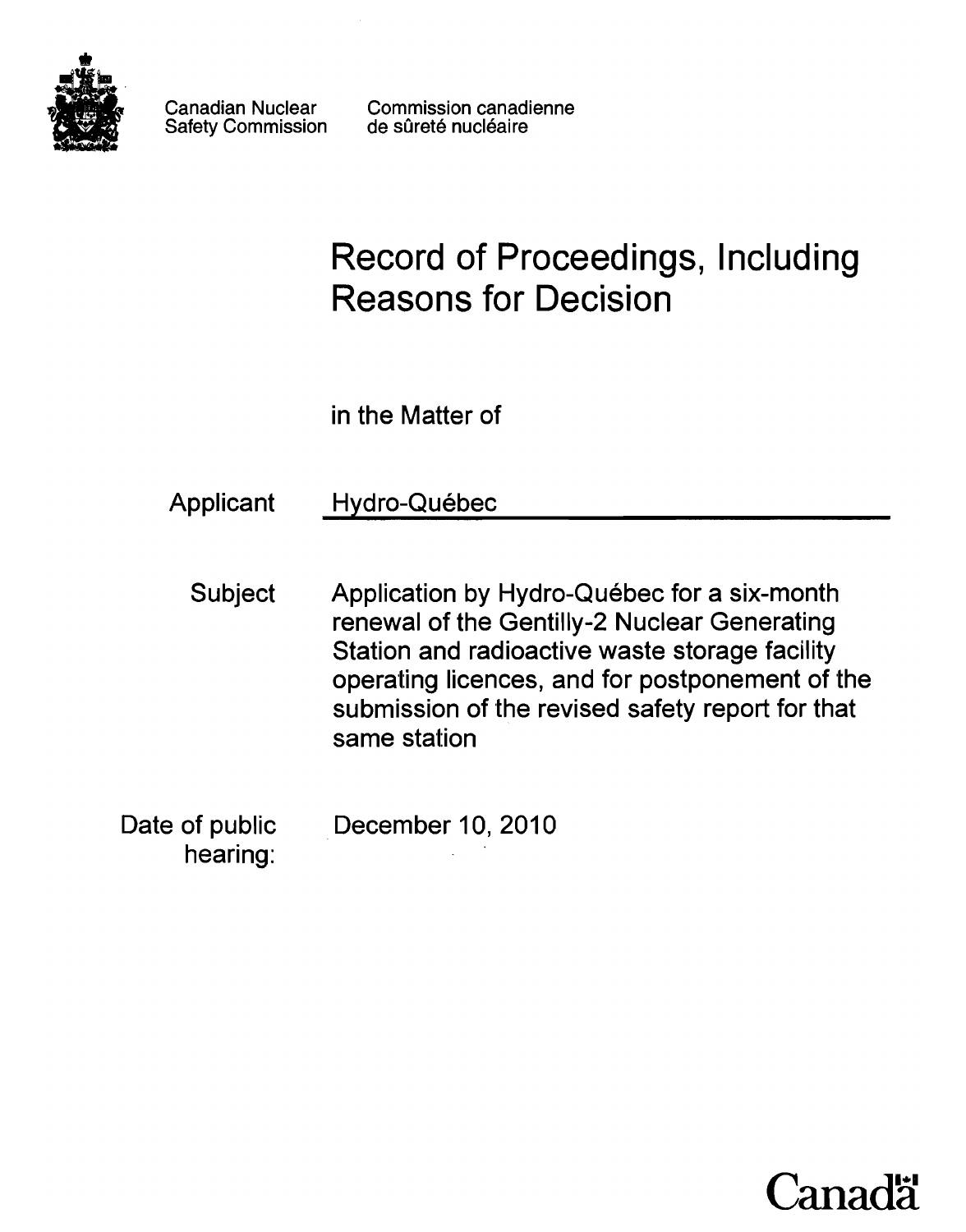## **RECORD OF PROCEEDINGS**

|                                                       | <u>RECORD OF FROCEEDINGS</u>                                                                                                                                                                                                                                               |                                            |  |
|-------------------------------------------------------|----------------------------------------------------------------------------------------------------------------------------------------------------------------------------------------------------------------------------------------------------------------------------|--------------------------------------------|--|
| Applicant                                             | Hydro-Québec                                                                                                                                                                                                                                                               |                                            |  |
| Address/Location:                                     | 4900 Bécancour Blvd., Bécancour, Quebec G9H 3X3                                                                                                                                                                                                                            |                                            |  |
| Subject:                                              | Application by Hydro-Québec for a six-month renewal of the<br>Gentilly-2 Nuclear Generating Station and radioactive waste<br>storage facility operating licences, and for postponement of the<br>submission of the revised safety analysis report for that same<br>station |                                            |  |
| Applications received:                                | October 4, 2010 (safety report) and October 22, 2010 (licences)                                                                                                                                                                                                            |                                            |  |
| Date of public hearing:                               | December 10, 2010                                                                                                                                                                                                                                                          |                                            |  |
| Location:                                             | Canadian Nuclear Safety Commission (CNSC) Public Hearing<br>Room, 280 Slater Street, 14th floor, Ottawa, Ontario                                                                                                                                                           |                                            |  |
| Members present:                                      | M. Binder, Chair<br>D. D. Tolgyesi                                                                                                                                                                                                                                         | R. J. Barriault<br>K. Pereira<br>A. Harvey |  |
| Secretary:<br><b>Recording Secretary:</b><br>Counsel: | M. A. Leblanc<br>S. Gingras<br>L. Collard                                                                                                                                                                                                                                  |                                            |  |

| <b>Applicant Represented By</b>                                   |                       | <b>Document</b>     |
|-------------------------------------------------------------------|-----------------------|---------------------|
| • M. Désilets, Director, Nuclear Production                       |                       |                     |
| • L. Pelletier, General Manager, Nuclear Development and          |                       | CMD 10-H15.1        |
| <b>Production Projects</b>                                        |                       | CMD 10-H15.1A       |
| • C. Gélinas, Plant Manager                                       |                       | CMD 10-H15.1C       |
| • P. Desbiens, Chief, Technical Services                          |                       | CMD 10-H15.1D       |
| • D. Villeneuve, Chief, Environment                               |                       |                     |
| <b>CNSC</b> staff                                                 |                       | <b>Document</b>     |
| $\bullet$ R. Jammal                                               | • P. Thompson         | <b>CMD 10-H15</b>   |
| $\bullet$ F. Rinfret                                              | $\bullet$ M. Couture  | <b>CMD 10-H15.A</b> |
| $\bullet$ C. David                                                | • L. Nicolai          | <b>CMD 10-H15.B</b> |
| • A. Blahoianu                                                    | $\bullet$ Z. Bounagui | <b>CMD 10-H15.C</b> |
|                                                                   |                       | <b>CMD 10-H15.D</b> |
|                                                                   |                       | <b>CMD 10-H15.E</b> |
| <b>Others</b>                                                     |                       |                     |
| • Department of Fisheries and Oceans, represented by S.-E. Picard |                       |                     |
| • Environment Canada, represented by C. Lobo                      |                       |                     |

 **Licences:** renewed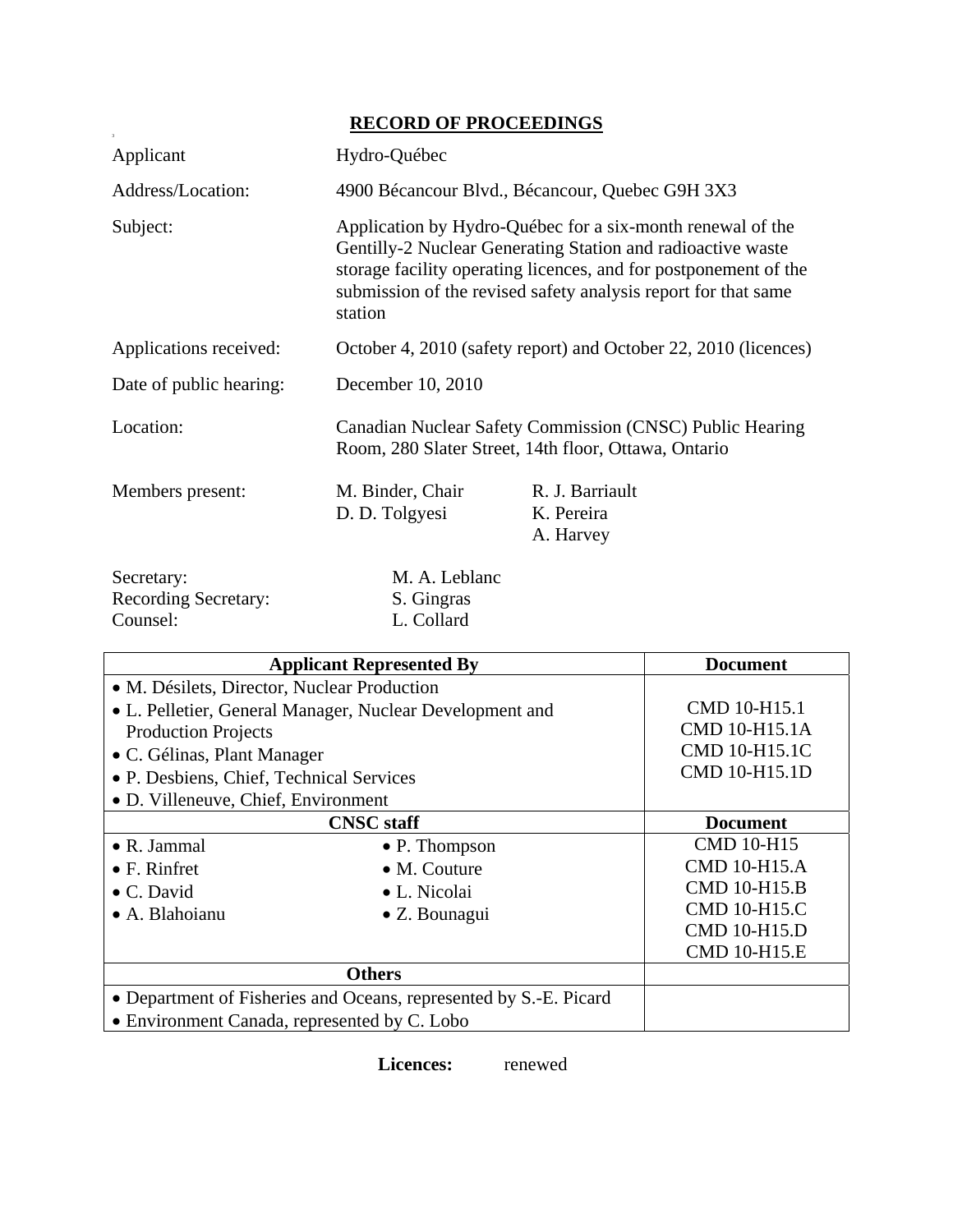### **Table of Contents**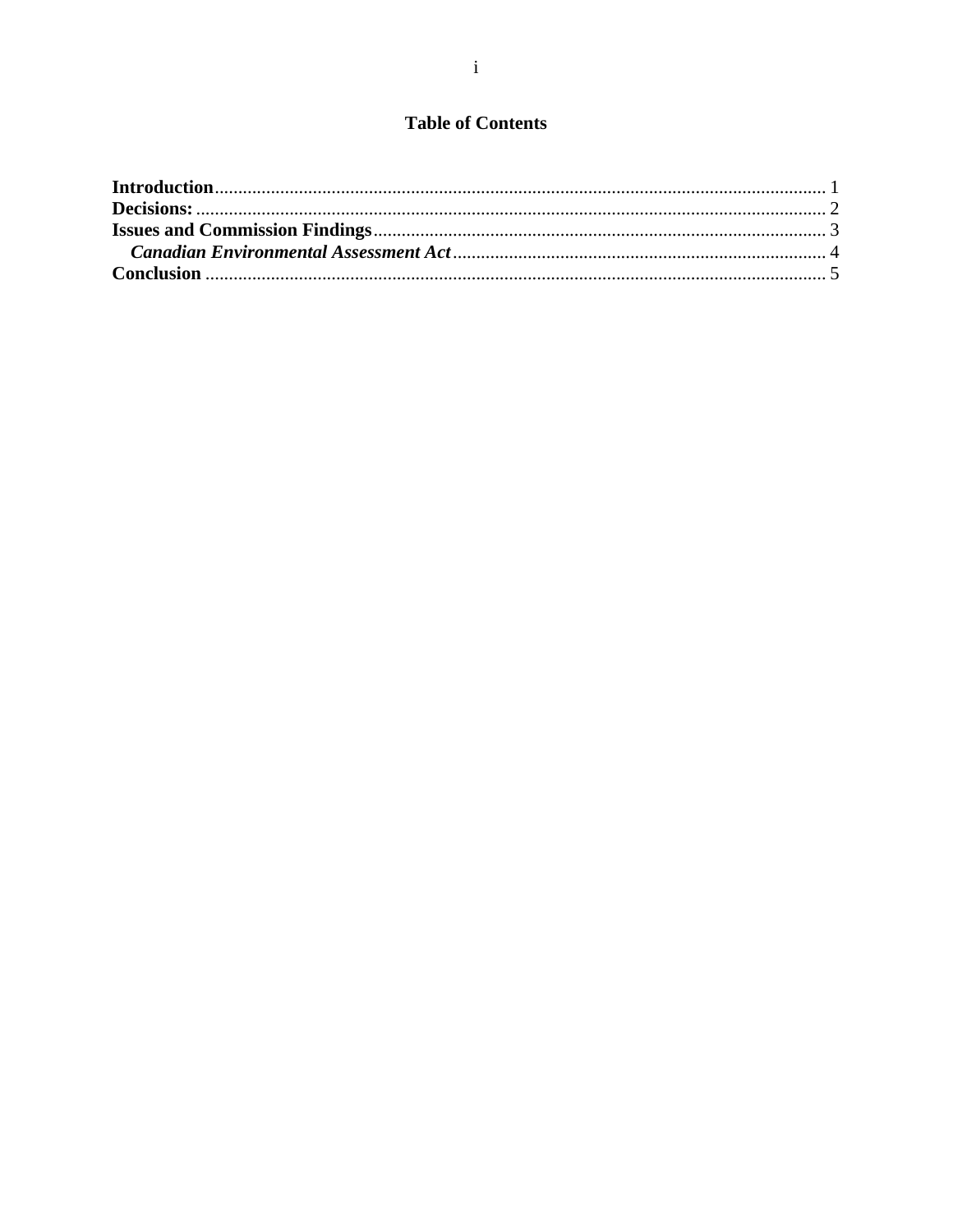#### **Introduction**

- <span id="page-3-0"></span>[1](#page-3-1). Hydro-Québec applied to the Canadian Nuclear Safety Commission (CNSC)<sup>1</sup> for renewal for a six-month period (to June 30, 2011) of the current operating licence for the Gentilly-2 Nuclear Generating Station in Bécancour, Quebec. The current licence, PERP 10.04/2010, expires on December 31, 2010. Hydro-Québec also applied to continue to be exempted from clause 6.4.4 of Standard S-99, cited in condition 1.6 of the operating licence, in order that it might postpone to December 2011 the submission of its revised safety analysis report for the Gentilly-2 nuclear reactor.
- 2. Hydro-Québec also applied to the CNSC for renewal for a six-month period (to June 30, 2011) of its current radioactive waste storage facility licence, PEID-W4- 319.00/2010.
- 3. The Gentilly-2 nuclear facility is on the south shore of the St. Lawrence River, approximately 15 km east of the city of Trois-Rivières, Quebec. The reactor is a CANDU[2](#page-3-2) PHW (pressurized heavy water) reactor with a design capacity of 675 MW(e) (megawatt electric). The power station went into commercial operation on October 1, 1983.
- 4. The radioactive waste storage facility is within the exclusion zone of the Gentilly-2 Nuclear Generating Station and includes three distinct areas:
	- the radioactive waste storage area (RWSA)
	- the solid radioactive waste management facility (SRWMF)
	- the used fuel dry storage facility (UFDSF)
- 5. The activities in the proposed licences are the same as those in the current licences for the nuclear generating station and the radioactive waste storage facility.

#### **Issues**

- 6. In considering the application, the Commission was required to decide, pursuant to subsection 24(4) of the *Nuclear Safety and Control Act*<sup>[3](#page-3-3)</sup> (NSCA):
	- a) if Hydro-Québec is qualified to carry on the activity that the licences would authorize; and
	- b) if, in carrying on that activity, Hydro-Québec would make adequate provision for protection of the environment, the health and safety of persons, and the maintenance of national security and measures required to implement national obligations to which Canada has agreed.

 $\overline{a}$ 

<span id="page-3-1"></span><sup>&</sup>lt;sup>1</sup> The Canadian Nuclear Safety Commission is called the "CNSC" to refer to the organization and its staff in general. The tribunal component is referred to as the "Commission".

<span id="page-3-2"></span><sup>2</sup> Canada Deuterium Uranium

<span id="page-3-3"></span> $3$  Statutes of Canada (S.C.) 1997, chapter (c.) 9.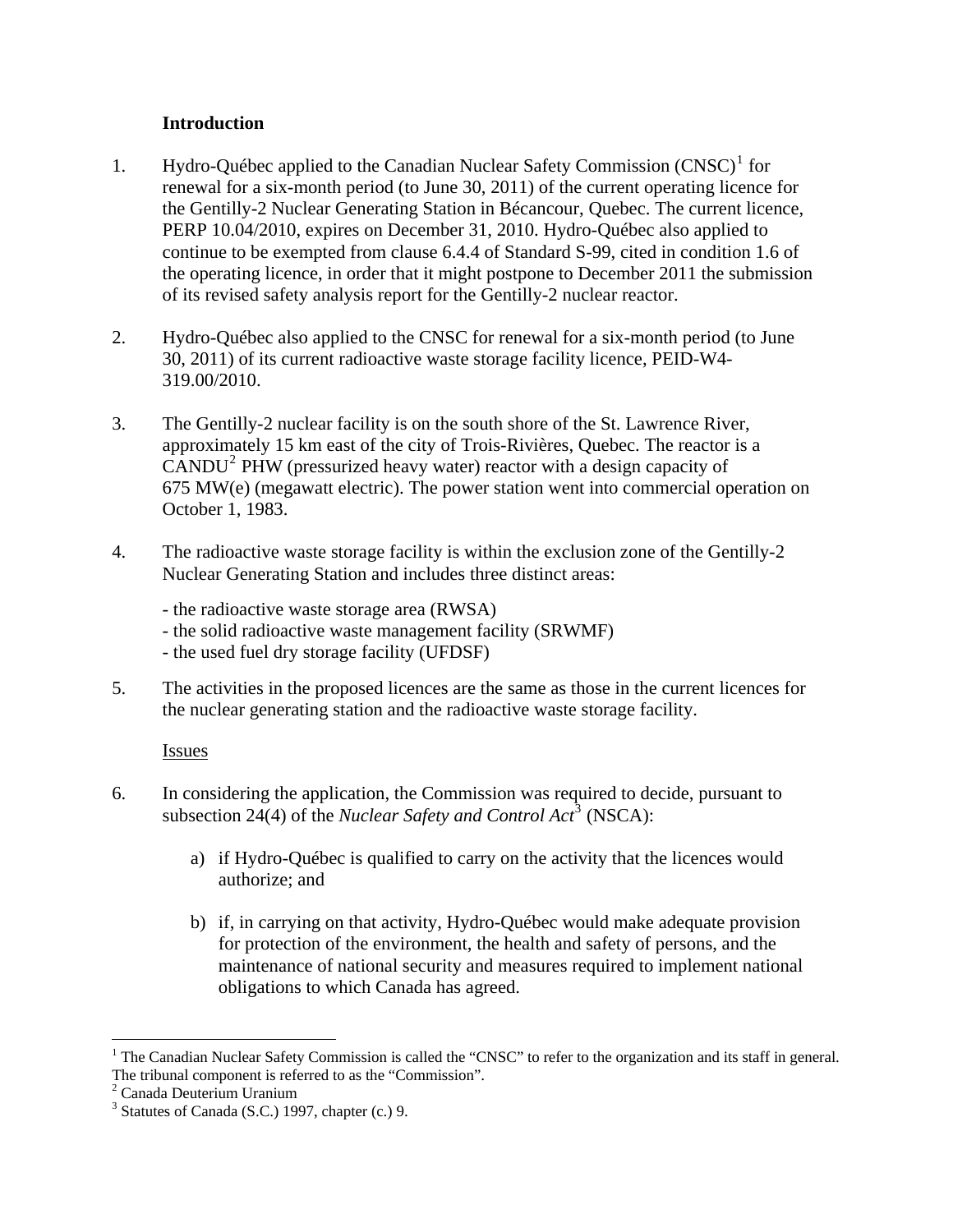#### Public Hearing

<span id="page-4-0"></span>7. Pursuant to section 22 of the NSCA, the President of the Commission established a panel (hereinafter referred to as the Commission) to review Hydro-Québec's application. The Commission, in making its decision, considered information presented at a public hearing held on December 10, 2010, in Ottawa, Ontario. The public hearing was conducted in accordance with the *Canadian Nuclear Safety Commission Rules of Procedure*<sup>[4](#page-4-1)</sup>. During the public hearing, the Commission received written submissions and heard oral presentations from CNSC staff (CMD 10-H15, CMD 10-H15.A, CMD 10-H15.B, CMD 10-H15.C and CMD 10-H15.D) and from Hydro-Québec (CMD 10-H15.1, CMD 10-H15.1A and CMD 10-H15.1B).

#### **Decisions:**

#### **Licence renewals**

8. On the basis of its consideration of the matter, as described in more detail in the following sections of this Record of Proceedings, the Commission concludes that Hydro-Québec is qualified to carry on the activity that the licences will authorize and that, in carrying on those activities, it will make adequate provision for the protection of the environment, the health and safety of persons, and the maintenance of national security and measures required to implement international obligations to which Canada has agreed.

Accordingly, the Commission, pursuant to section 24 of the *Nuclear Safety and Control Act*, renews Gentilly-2 Nuclear Generating Station operating licence PERP 10.04/2010. The PERP 10.00/2011 nuclear power reactor operating licence is valid from January 1 to June 30, 2011.

Accordingly, the Commission, pursuant to section 24 of the *Nuclear Safety and Control Act*, renews Hydro-Québec's PEID-W4-319.00/2010 licence for its radioactive waste storage facility. Radioactive waste facility operating licence PEID-W4-319.00/2011 is valid from January 1 to June 30, 2011.

9. In the Gentilly-2 Nuclear Generating Station licence, the Commission includes the conditions recommended by CNSC staff in the document CMD 10-H15.D, with the following amendments:

> - for licence condition 3.6, add a footnote indicating that the testing was done before June 30, 2009

> - for licence condition 10.2, add a footnote indicating that a response force in compliance with regulatory standard S-298 is in place

 $\overline{a}$ 

<span id="page-4-1"></span>Statutory Orders and Regulations (S.O.R)./2000-211.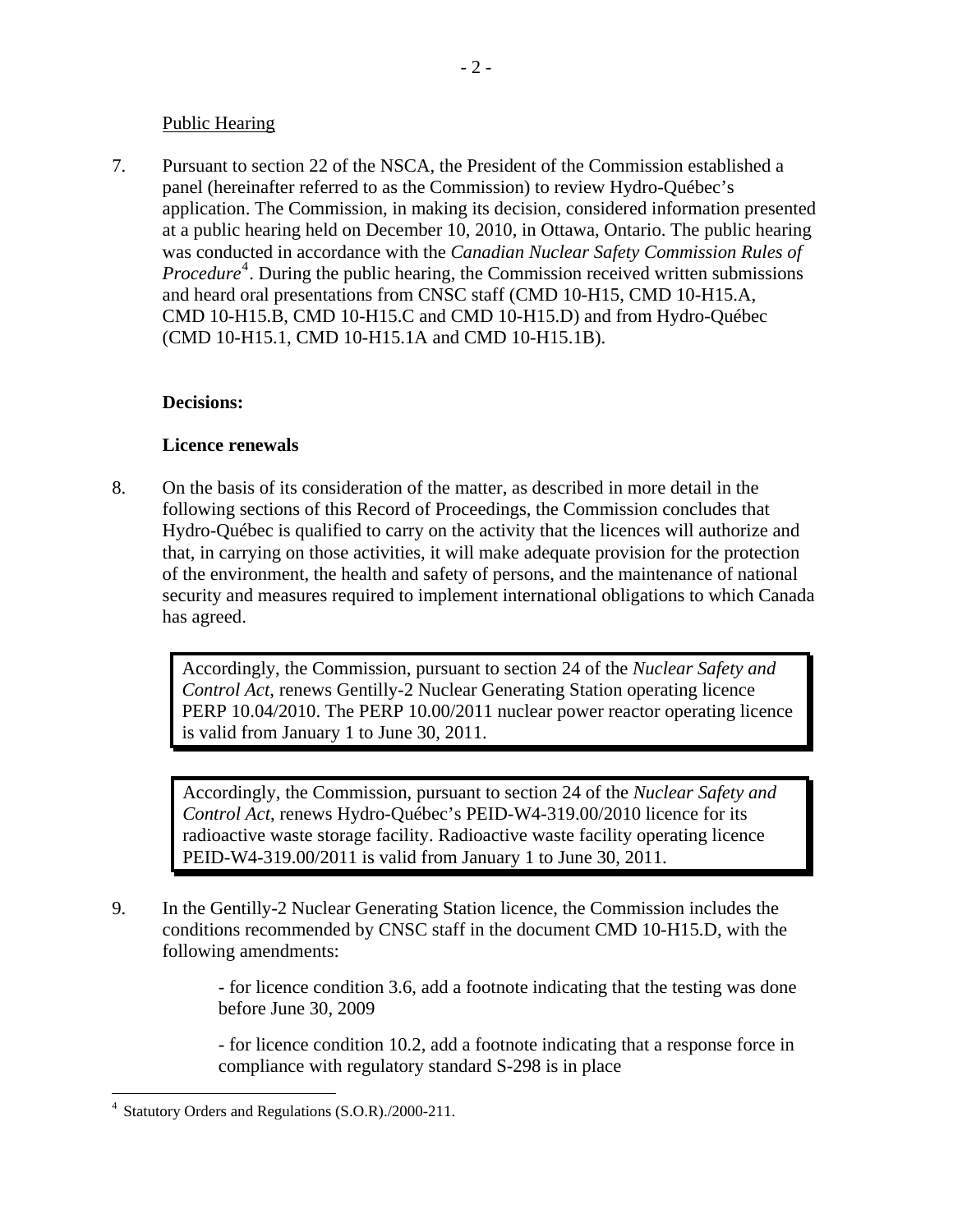<span id="page-5-0"></span>10. In the radioactive waste storage facility licence, the Commission includes the conditions recommended by CNSC staff in the draft licence attached to document CMD 10-H15.D.

#### **Safety analysis report**

11. On the basis of its consideration of the matter, the Commission concludes that Hydro-Québec's application to continue to be exempted from clause 6.4.4 of Standard S-99, cited in condition 1.6 of the Gentilly-2 Nuclear Generating Station operating licence, is acceptable, and that Hydro-Québec will continue to make adequate provision for the protection of the environment, the health and safety of persons, and the maintenance of national security and measures required to implement international obligations to which Canada has agreed.

Accordingly, the Commission, pursuant to section 7 of the *Nuclear Safety and Control Act*, exempts Hydro-Québec from clause 6.4.4 of Standard S-99, *Reporting Requirements for Operating Nuclear Power Plants*, cited in condition 1.6 of the Gentilly-2 Nuclear Generating Station operating licence, to June 30, 2011.

#### **Issues and Commission Findings**

- 12. In making its decision under section 24 of the *Nuclear Safety and Control Act*, the Commission considered a number of matters relating to Hydro-Québec's qualifications to carry out the proposed activities.
- 13. Hydro-Québec applied for a six-month renewal (to June 30, 2011) of the operating licences for the Gentilly-2 Nuclear Generating Station and its radioactive waste storage facility. The proposed activities are the same as those in the current licences.
- 14. CNSC staff reviewed Hydro-Québec's application and considers this licence renewal acceptable, since, in its opinion, Hydro-Québec is qualified to carry out the activities that the licences authorize. CNSC staff concludes that adequate provision has been made for the protection of the environment, the health and safety of persons, and the maintenance of national security and measures required to implement international obligations to which Canada has agreed.
- 15. On the basis of this information, the Commission considers that Hydro-Québec is qualified to carry out the activities that these licences will authorize, and, accordingly, it renews the licences for a six-month period, i.e., to June 30, 2011.
- 16. A hearing for a five-year renewal, from July 1, 2011 to June 30, 2016, is under way, and the second day of the hearing will take place in Bécancour on April 13 and 14, 2011.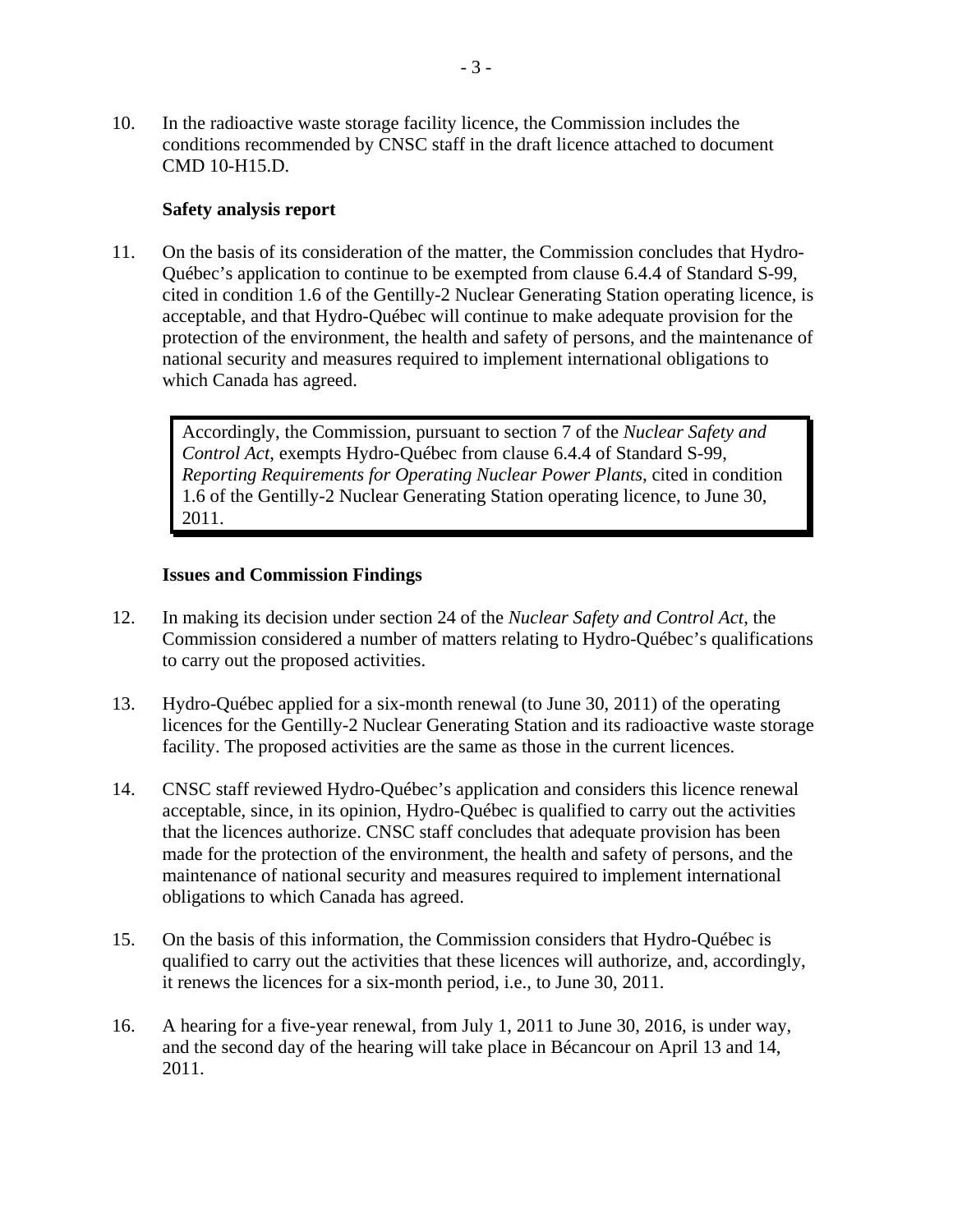- <span id="page-6-0"></span>17. The Commission also reviewed the issues related to Hydro-Québec's application to postpone the safety report update to December 2011.
- 18. CNSC staff reported that a first application by Hydro-Québec in this regard in 2009<sup>[5](#page-6-1)</sup> had been approved by the Commission, and that the deadline for submission of this document had been extended to December 2010. In October 2010, Hydro-Québec repeated its application for extension of the deadline to December 2011.
- 19. CNSC staff added that the safety report update is an administrative instrument compiling the safety studies carried out at the Gentilly-2 Nuclear Generating Station. These safety studies are constantly updated. Consequently, the risk related to postponement of the safety report update is extremely minor.
- 20. CNSC staff considers the information presented by Hydro-Québec in connection with this application to be acceptable and recommends approval by the Commission.
- 21. On the basis of this information, the Commission approves Hydro-Québec's application for exemption from clause 6.4.4 of Standard S-99, *Reporting Requirements for Operating Nuclear Power Plants*, cited in condition 1.6 of the licence. Under this exemption, Hydro-Québec may postpone to the end of the licensing period, i.e. to June 30, 2011, the submission of the safety report update for the Gentilly-2 Nuclear Generating Station. The Commission will consider Hydro-Québec's application for the extension of this deadline to December 2011 in its deliberations concerning Hydro-Québec's application for licence renewal for a five-year period.

#### *Canadian Environmental Assessment Act*

- 22. Before making a licensing decision, the Commission must be satisfied that all applicable requirements of the *Canadian Environmental Assessment Act[6](#page-6-2)* (CEAA) have been fulfilled.
- 23. CNSC staff reported that it had completed an Environmental Assessment determination. Since neither the licence renewal nor the requested exemption are for the purposes of enabling a project, CNSC staff determined that an environmental assessment was not required pursuant to subsection 5(1) of the CEAA.
- 24. The Commission is satisfied that all applicable requirements of the CEAA have been fulfilled.

 $\overline{a}$ 

<span id="page-6-1"></span><sup>&</sup>lt;sup>5</sup> Record of proceedings, including reasons for decision, "Application for approval to postpone the submission of the safety report update for the Gentilly-2 Nuclear Generating Station" (hearing date: April 14, 2009).

<span id="page-6-2"></span> $<sup>6</sup>$  S.C. 1992, c. 37.</sup>